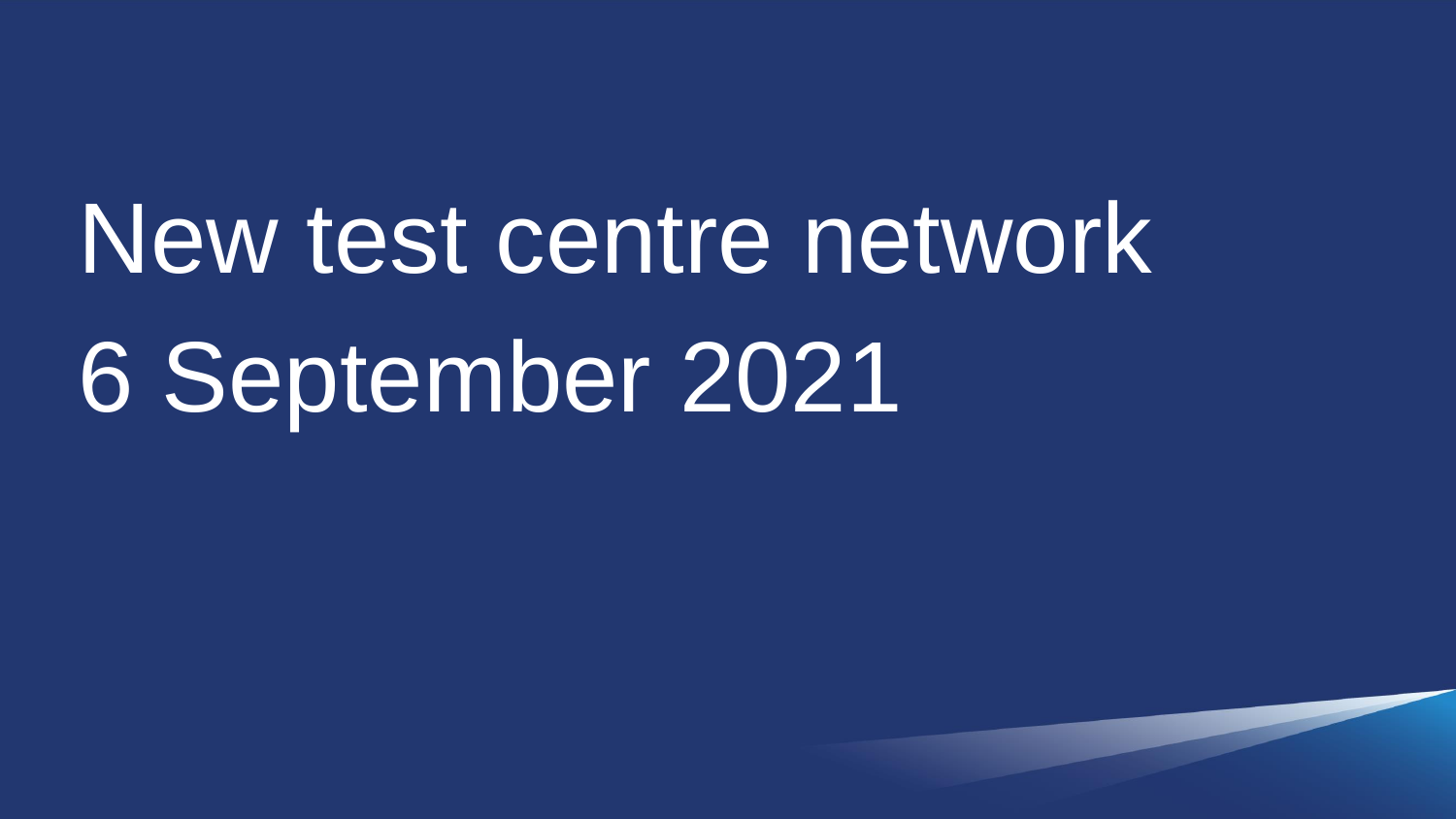- 180 GB test centres > 202 (6 in NI)
- 3 Regions
- 2 suppliers Pearson (B) and Reed in Partnership (A and C)



 $\bm{\mathsf{A}}$ 

 $\mathsf B$ 





C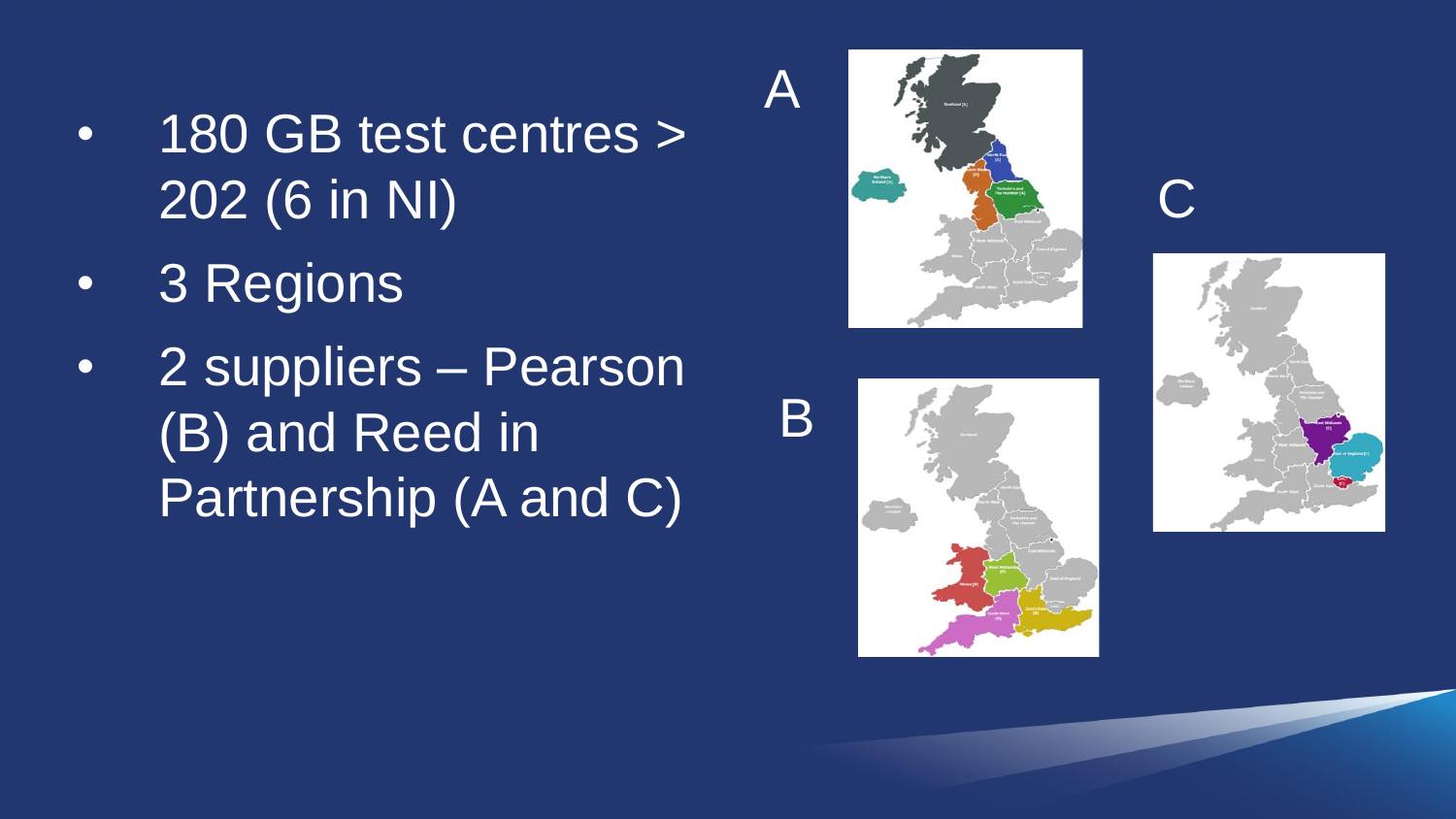## **Region A**

| <b>Changing Locations</b> |                  | <b>New Sites Opening</b> |
|---------------------------|------------------|--------------------------|
| Aberdeen                  | Innellan         | Alnwick                  |
| Balivanich (Benbecula)    | Inverness        | Aviemore                 |
| Ballymena                 | Kendal           | <b>Bishop Auckland</b>   |
| <b>Barrow</b>             | Kyle of Lochalsh | <b>Burnley</b>           |
| <b>Belfast</b>            | Leeds            | Cambletown               |
| <b>Berwick</b>            | Leven            | Crewe                    |
| <b>Bolton</b>             | Liverpool        | Cumnock                  |
| Bowmore (Isle of Islay)   | Londonderry      | Dumbarton                |
| <b>Bradford</b>           | Middlesborough   | Garve                    |
| <b>Brechin</b>            | Newcastle        | Haverigg                 |
| Isle of Arran - Brodick   | <b>Newry</b>     | Hexham                   |
| Carlisle                  | Northallerton    | Hornsea                  |
| Chester                   | Oban             | Kinlochbervie            |
| Isle of Mull - Craignure  | Omagh            | Lairg                    |
| Doncaster                 | Pitlochry        | Lanark                   |
| <b>Dumfries</b>           | Portadown        | Mallaig                  |
| Dundee                    | Portree          | Mid Yell                 |
| Edinburgh                 | Preston          | <b>Newton Stewart</b>    |
| Elgin                     | Scarborough      | North Berwick            |
| Fort William              | Sheffield        | Penrith                  |
| Gairloch                  | Stirling         | Rothesay                 |
| Galashiels                | Stockport        | Symbister                |
| Glasgow                   | Stornoway        | Tain                     |
| Greenock                  | Stranraer        | Tarbert (Isle of Harris) |
| Grimsby                   | Sunderland       |                          |
| Harrogate                 | Ullapool         |                          |
| Helmsdale                 | Wick             |                          |
| Huddersfield              | Workington       |                          |
| Hull                      | York             |                          |
| Huntly                    |                  |                          |

| <b>Remaining the Same</b>                                     |  | <b>Locations</b> |
|---------------------------------------------------------------|--|------------------|
| Ayr                                                           |  | Blackpool        |
| Isle of Barra - Castlebay                                     |  | Clydebank        |
| Tiree - Cornaig<br>Crianlarich                                |  | Driffield        |
|                                                               |  | Morpeth          |
| Kirkwall                                                      |  | Oldham           |
| Lerwick<br>Manchester<br>Peterhead<br>Tarbert (Argyll & Bute) |  | Salford          |
|                                                               |  | Scunthorpe       |
|                                                               |  | Skipton          |
|                                                               |  | Southport        |
| Tongue                                                        |  | <b>St Helens</b> |
|                                                               |  | Wigan            |
|                                                               |  |                  |

| <b>Locations no longer with a Test Centre</b> |                                               |  |  |
|-----------------------------------------------|-----------------------------------------------|--|--|
| Blackpool                                     | Preston<br>⋗                                  |  |  |
| Clydebank                                     | $\triangleright$ Glasgow Dumbarton            |  |  |
| Driffield                                     | $\triangleright$ Hull, Hornsea                |  |  |
| Morpeth                                       | $\triangleright$ Newcastle, Alnwick           |  |  |
| Oldham                                        | $\triangleright$ Manchester                   |  |  |
| Salford                                       | $\triangleright$ Manchester                   |  |  |
| Scunthorpe                                    | $\triangleright$ Doncaster, Grimsby           |  |  |
| Skipton                                       | $\triangleright$ Bradford, Harrogate, Burnley |  |  |
| Southport                                     | $\triangleright$ Preston, Liverpool           |  |  |
| <b>St Helens</b>                              | Liverpool<br>⋗                                |  |  |
| Wigan                                         | $\triangleright$ Manchester, Liverpool        |  |  |

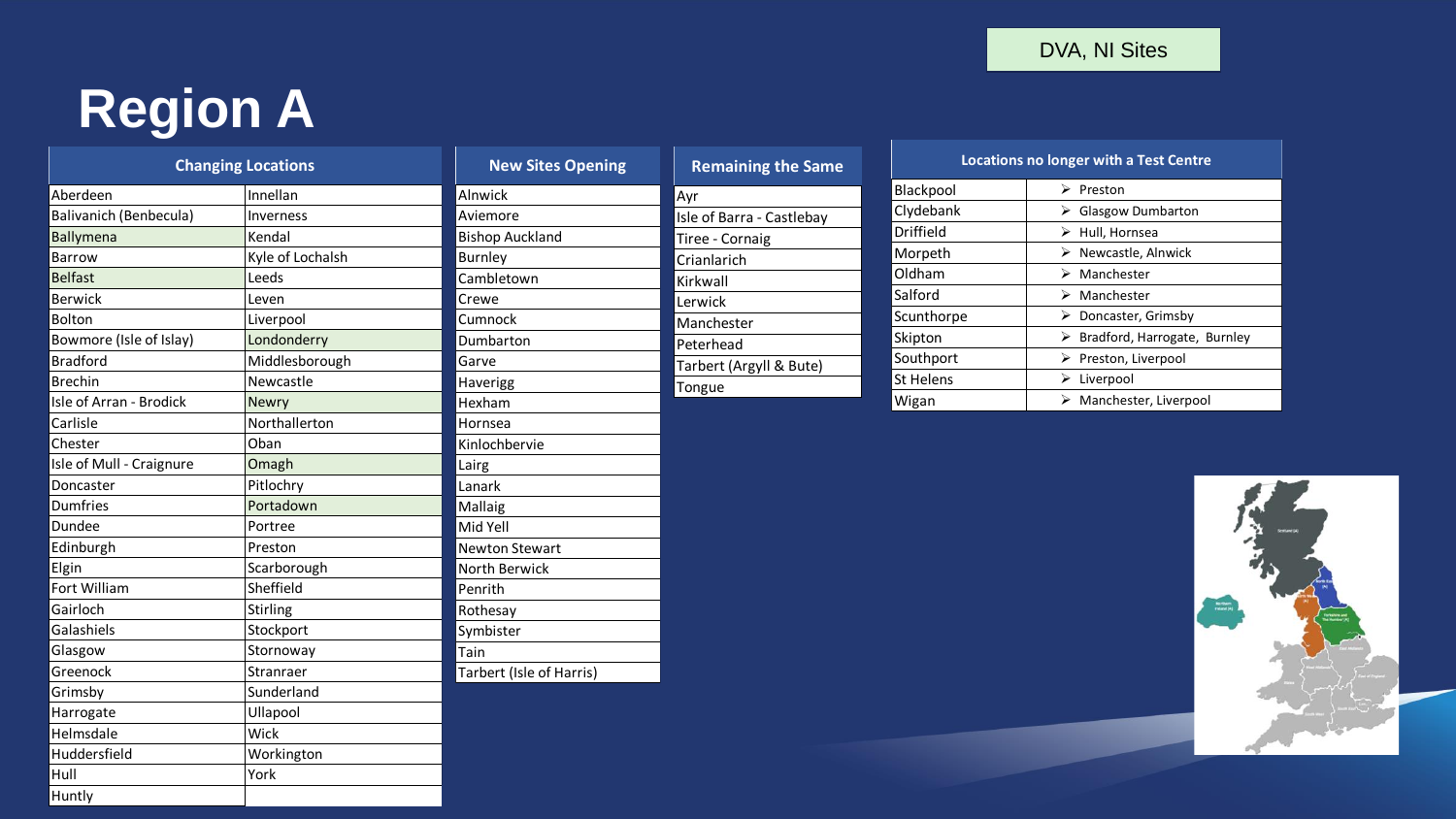## **Region B**

| <b>Changing Locations</b> | <b>New Sites Opening</b> |  |  |
|---------------------------|--------------------------|--|--|
| <b>Bangor</b>             | Cardigan                 |  |  |
| Barnstaple                | Carmarthen               |  |  |
| <b>Blandford Forum</b>    | Dolgellau                |  |  |
| <b>Brighton</b>           | Horley                   |  |  |
| <b>Bristol</b>            | Kingsbridge              |  |  |
| <b>Builth Wells</b>       | Minehead                 |  |  |
| Canterbury                | Newtown                  |  |  |
| Haverfordwest             | Porthmadog               |  |  |
| Merthyr Tydfil            | Wrexham                  |  |  |
| Reading                   |                          |  |  |
| <b>Sutton Coldfield</b>   |                          |  |  |

| Locations no longer with a Test Centre |                         |  |
|----------------------------------------|-------------------------|--|
| Crawley                                | $\triangleright$ Horley |  |

| <b>Remaining the same</b> |                        |                        |                  |
|---------------------------|------------------------|------------------------|------------------|
| Aberystwyth               | <b>Romney Marsh</b>    | Coventry               | <b>Staines</b>   |
| Aldershot                 | Newport                | <b>Dudley</b>          | Hanley           |
| Andover                   | Isle of Wight          | Eastbourne             | <b>Stratford</b> |
| Axminster                 | Oxford                 | Exeter                 | Swansea          |
| Aylesbury                 | Penzance               | Fairham                | Swindon          |
| Bala                      | Plymouth               | Frome                  | <b>Taunton</b>   |
| <b>Birmingham</b>         | Portsmouth             | Gloucester             | <b>Torquay</b>   |
| <b>Bodmin</b>             | <b>Redditch</b>        | Guildford              | <b>Truro</b>     |
| Bournemouth               | Clwyd                  | <b>Hastings</b>        | Weymouth         |
| <b>Bridgend</b>           | <b>Tunbridge Wells</b> | <b>Hereford</b>        | Wolverhampton    |
| Cardiff                   | Salisbury              | <b>Isles of Scilly</b> | Worcester        |
| Chatham                   | Shrewsbury             | Launceston             | Worthing         |
| Cheltenham                | Slough                 | <b>Milton Keynes</b>   | Yeovil           |
| Chichester                | Southampton            |                        |                  |